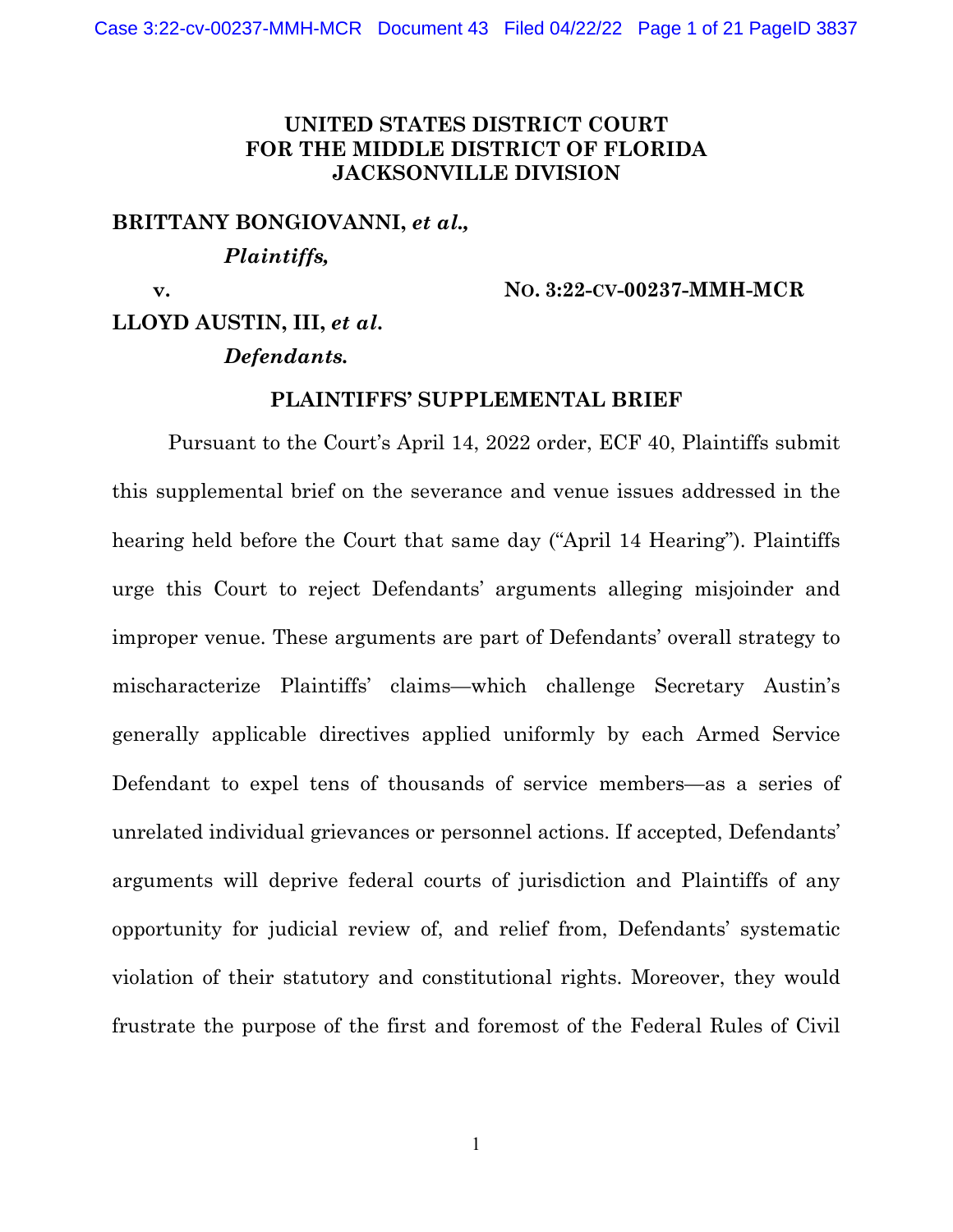Procedure ("FRCP") of securing the "just, speedy, and inexpensive determination of every action and proceeding." FRCP 1.

With respect to severance, all Plaintiffs and claims are properly joined in the operative complaint. ECF 15. Plaintiffs' claims easily meet the transaction and commonality requirements for joinder under Federal Rule of Civil Procedure ("FRCP") Rule 20(a)(1), and the factors considered for severance under FRCP Rule 20(b) or Rule 21 all weigh against severance. However, if the Court in its discretion determines that severance is appropriate, then severance should be made on a service-wide, rather than individual, basis.

With respect to venue, venue is proper in the U.S. District Court for the Middle District of Florida ("Middle District") because all but one Plaintiff resides and/or is domiciled in the Middle District. The Complaint was properly filed under Local Rule 1.04 in the Jacksonville Division because a plurality of Plaintiffs (including one or more members of the Air Force, Coast Guard and Navy) reside and/or are domiciled in the Jacksonville Division. If the Court severs the Plaintiffs on a service-wide basis, venue would still be proper in the Jacksonville division because this is "division to which the action is most directly connected" and "in which the action is most conveniently advanced." Local Rule 1.04.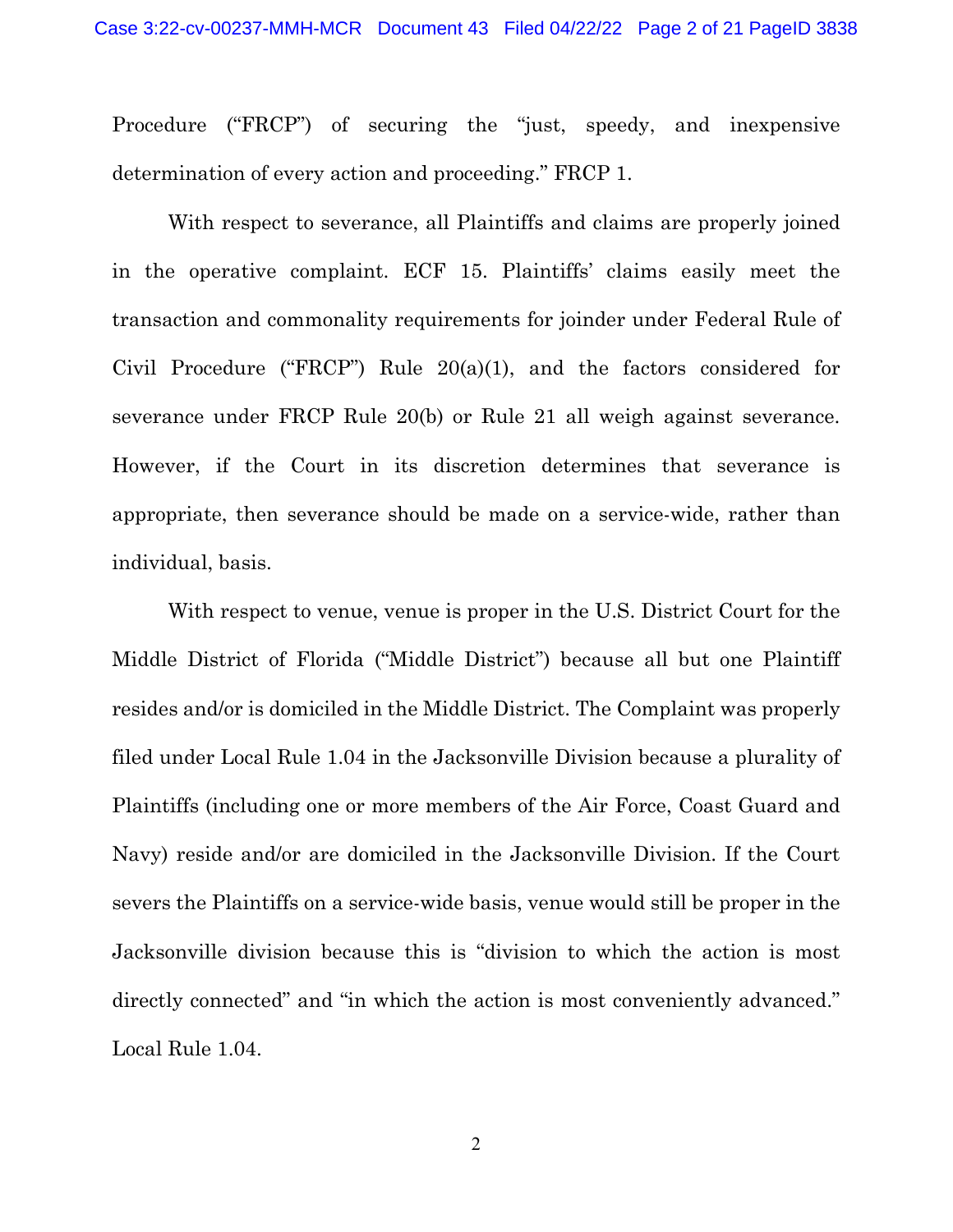# **I. SEVERANCE**

# **A. Legal Standards for Joinder and Severance**

Under FRCP Rule 18, a party may assert "as many claims as it has against an opposing party." Under FRCP Rule 20(a)(1), multiple persons may join as plaintiffs in a single action if:

(A) they assert any right to relief jointly, severally, or in the alternative with respect to or arising out of the same transaction, occurrence, or series of transactions or occurrences; and

(B) any question of law or fact common to all plaintiffs will arise in the action.

These are frequently referred to as the "transaction" and "commonality" requirements.

With respect to the transaction requirement, a "series of transactions or occurrences" includes "all 'logically related' events entitling a person to institute a legal action." *Alexander v. Fulton County,* 207 F.3d 1303, 1323 (11th Cir. 2000) ("*Alexander*") (citation omitted), *overruled other grounds, Manders v. Lee,* 338 F.3d 1304 (11th Cir. 2003). The Eleventh Circuit has found that "allegations of a 'pattern or practice' of discrimination" satisfy the transaction requirement. *Alexander,* 338 F.3d at 1323.[1](#page-2-0) The Eleventh Circuit has found

<span id="page-2-0"></span> $\overline{a}$ <sup>1</sup> *See also M.K. v. Tenet*, 216 F.R.D. 133, 142 (D.D.C. 2002) ("*Tenet*") ("The court agrees with the plaintiffs' assertion that logically related events may consist of an alleged consistent pattern of obstruction of security-cleared counsel by the defendants.") (citations omitted) (cleaned up).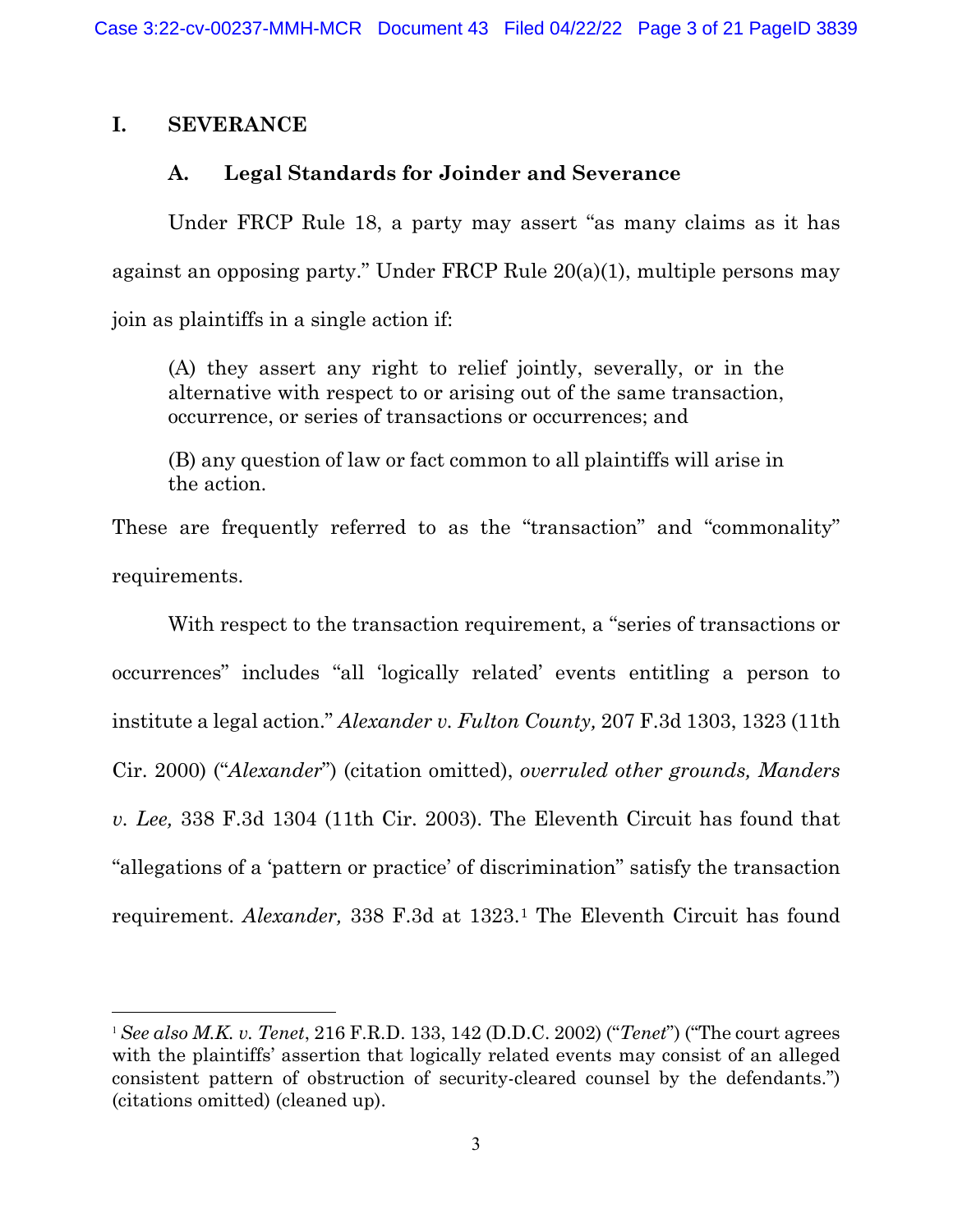that "that that the question of the discriminatory character of a defendant's conduct can satisfy the commonality requirement of Rule 20." *Alexander*, 207 F.3d at 1324 (citations omitted). Both requirements are satisfied where, as here, a single governmental decision-maker implements a uniform and discriminatory policy applied to the plaintiffs in question. *See Gittens v. School Bd. of Lee Cty., Fla.*, 2018 WL 839242, at \*3 (M.D. Fla. Feb. 13, 2018) ("*Gittens*").

Where the requirements of FRCP Rule 20(a)(1) are met, "[j]oinder of parties is generally encouraged in the interest of judicial economy." *Gittens*, 2018 WL 839242, at \*2. The *Gittens* court went on to explain:

Plainly, the central purpose of Rule 20 is to promote trial convenience and expedite the resolution of disputes, thereby eliminating unnecessary lawsuits. … The Supreme Court has instructed the lower courts to employ a *liberal approach* to permissive joinder of claims and parties in the interest of judicial economy: 'Under the Rules, the impulse is towards entertaining the broadest possible scope of action consistent with fairness to the parties; joinder of claims, parties and remedies is strongly encouraged.' *United Mine Workers v. Gibbs*, 383 U.S. 715, 724, 86 S.Ct. 1130, 1137, 16 L.Ed.2d 218 (1966).

*Gittens*, 2018 WL 839242, at \*2 (*quoting Alexander*, 207 F.3d at 1323) (emphasis added).

FRCP Rule 20(b) provides that a district court may sever a party to "protect a party against embarrassment, delay, expense, or other prejudice." But "[i]t is ultimately within the court's discretion to sever a party or claim to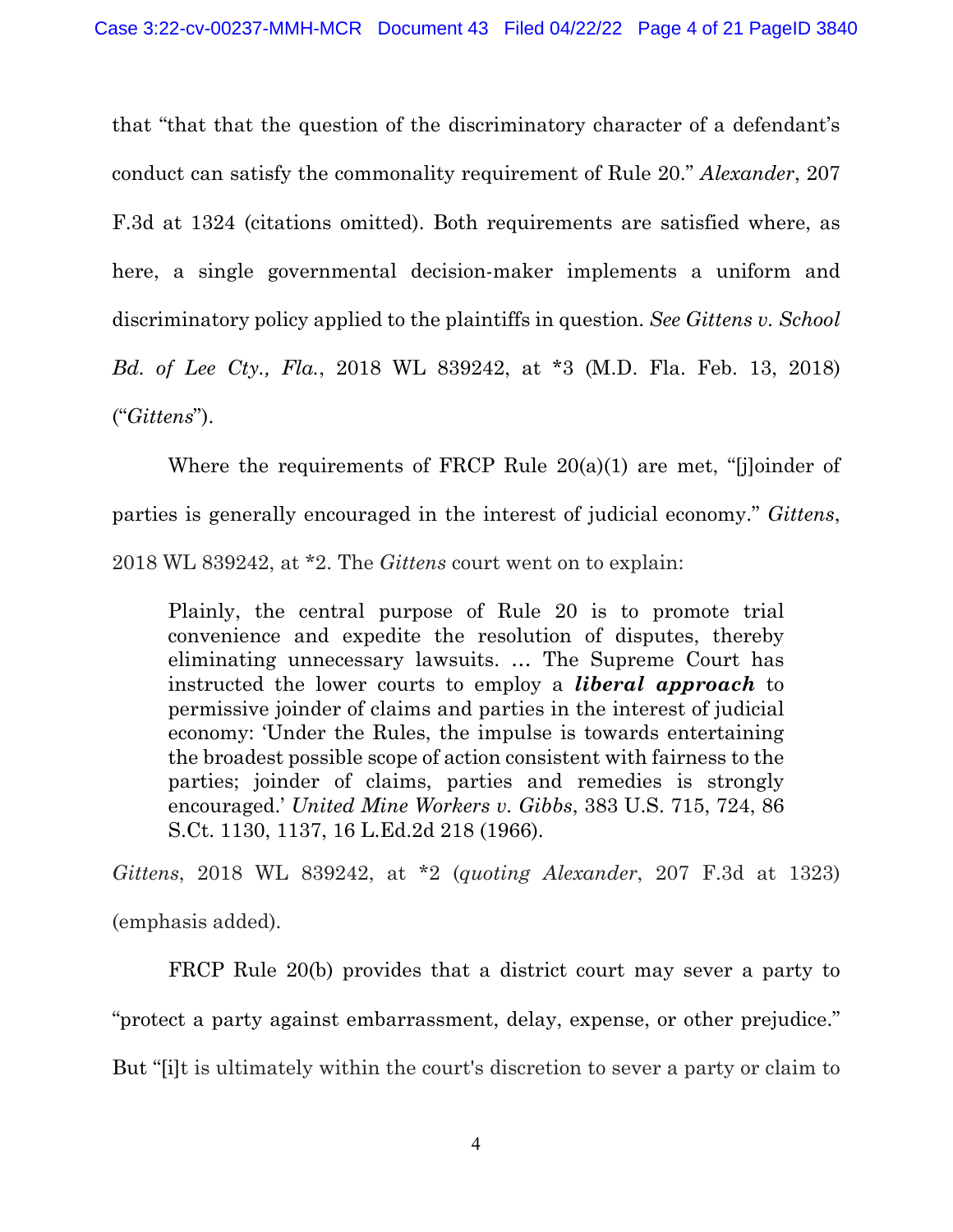proceed separately from the main action." *Clay v. AIG Aerospace Ins. Services, Inc.*, 61 F.Supp.3d 1255, 1271 (M.D. Fla. 2014). When deciding whether severance is appropriate, the court must look to "whether the interests of efficiency and judicial economy would be advanced by allowing the claims to travel together, and whether any party would be prejudiced if they did." *Fisher v. Ciba Specialty Chemicals Corp.*, 245 F.R.D. 539, 542 (S.D.Ala.2007).

In ruling on a motion to sever under FRCP Rule 21, courts consider the following factors:

(1) the interest of avoiding prejudice and delay; (2) ensuring judicial economy; (3) safeguarding principles of fundamental fairness; and (4) whether different witnesses and documentary proof would be required for plaintiffs' claims.

*Walters v. BMW of North America*, 2019 WL 6251366, at \*2 (M.D. Fla. Nov. 22, 2019) ("*Walters*") (*quoting Torres v. Bank of America*, 2017 WL 10398671, at \*1 (M.D. Fla. Oct. 6, 2017) ("*Torres*")). Other factors considered by courts include: (1) the commonality of facts and questions of law; (2) the burden on the parties; (3) Plaintiffs' interest in pursuing their claims, weighed against Defendants' interest in avoiding aggravation; (4) delay; and (5) whether defendants will assert different defenses. *See Malibu Media, LLC v. Doe*, 923 F. Supp. 2d 1339, 1345 (M.D. Fla. 2013) ("*Malibu Media*").

Courts in the Eleventh Circuit routinely find that the requirements for joinder are met and/or deny motions to sever where, as here, there is evidence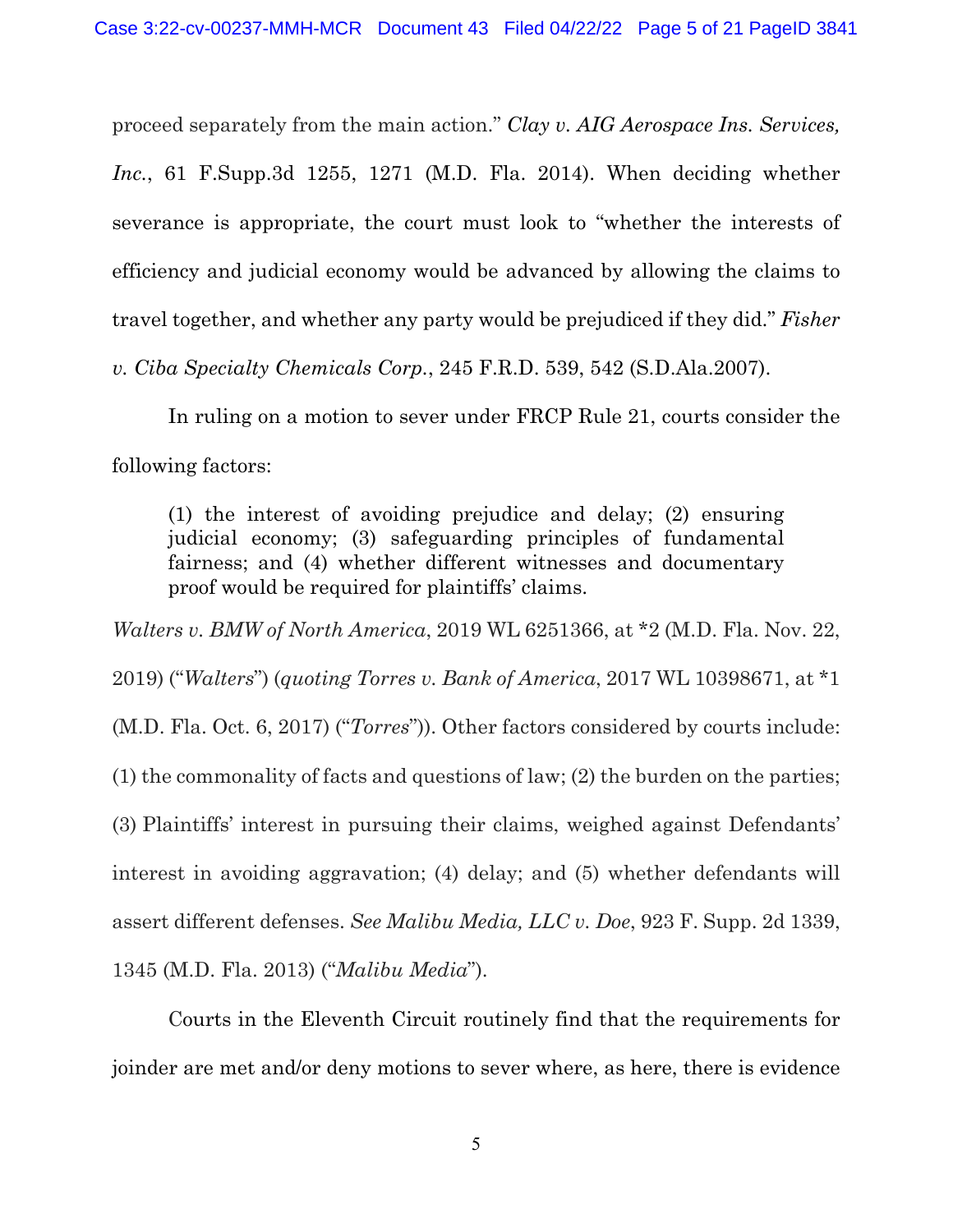of a common discriminatory or fraudulent pattern, practice, or policy by Defendants.[2](#page-5-0) Such severance motions have been granted in cases where, unlike here, the Plaintiffs' claims involve different sets of operative facts; each involve independent transactions with independent, non-party actors; each claim would require separate analyses, different witnesses and documentary proof; and/or each claim would require separate trial.[3](#page-5-1)

<span id="page-5-0"></span><sup>2</sup> *See, e.g., Gittens*, 2018 WL 839242, at \*3; *Gonzalez v. Batmasian*, 320 F.R.D. 580 (S.D. Fla. 2017); *Wimby v. Outback Steakhouse Int'l, L.P.*, 2008 WL 11319916 (N.D. Ga. Oct. 3, 2008) (granting leave to amend complaint to add party based on discriminatory pattern or practice); *Gilead Sciences, Inc. v. Alliance Med. Ctr., Inc.*, 2021 WL 2580415 (S.D. Fla. Apr. 20, 2021) (denying motion to sever where common scheme to defraud alleged); *Brown v. Vivint Solar, Inc.*, 2020 WL 2309869 (M.D. Fla. May 8, 2020) ("*Brown*") (denying motion to sever and for separate trials based on claims of fraudulent corporate policy). In employment discrimination cases, courts will also consider whether different supervisors engaged in the alleged discriminatory conduct or made the alleged discriminatory decisions. *See Gittens*, 2018 WL 839242, at \*3. As discussed below, this factor does not apply here because the ultimate decisions, and orders were issued by, Secretary Austin, or in the case of religious accommodations, the ultimate appeal authority is a three-star or four-star general or admiral who answers directly to Secretary Austin.

<span id="page-5-1"></span><sup>&</sup>lt;sup>3</sup> In *Walters*, the Court determined that each Plaintiff's claim against the Defendant car manufacturer claim would require "a separate analysis of the year, make, model, and mileage, and maintenance history" for the car because each of the 41 Plaintiffs had purchased different models of cars from different non-party dealers, at different times and locations, and/or had their cars serviced by different non-party dealers. *Walters*, 2019 WL 6251366, at \*2. In *Torres*, the court severed Plaintiffs' claims because they involved "different sets of operative facts," set forth in a complaint of "332 pages and 1,521 paragraphs," and because each of the 75 plaintiffs would require a separate three-day trial (or 225 trial days total). *Torres*, 2017 WL 10398671, at \*2. The *Torres* court also indicated that plaintiffs had failed to meet the pleading standards in FRCP Rule 8(a) and Rule 9(b). *Id.* Plaintiffs' claims can be resolved in a single trial or single summary judgment motion.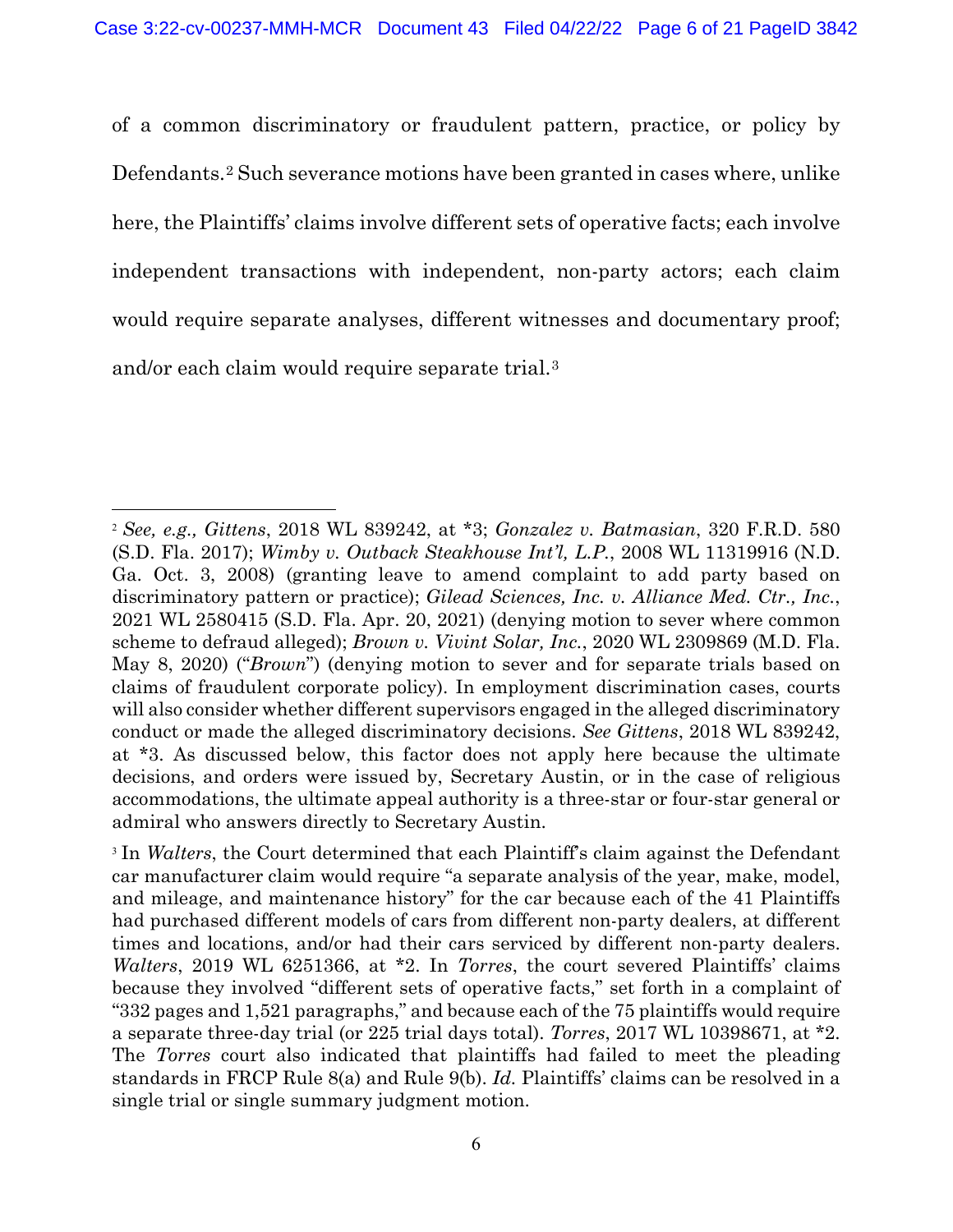#### **B. Plaintiffs Meet the Requirements for Joinder.**

Each Plaintiff (with the exception of Harwood) raises two sets of claims, and each set of claims meets the transaction and commonality requirements under FRCP Rule 20(a)(1). First, Each Plaintiff (except Freincle) challenges the unlawful and unconstitutional denial of their requests for religious accommodation and alleges that the Defendants Department of Defense ("DOD) and the respective Armed Service in which they serve violated: (1) the Religious Freedom Restoration Act ("RFRA"), *see* ECF 15, ¶¶ 94-110; (2) the First Amendment Free Exercise Clause, *see id.* ¶¶ 111-120; and (3) the Fifth Amendment Due Process Clause, *see id.*, **[1** 121-127 (collectively, "Religious Liberty Claims"). Second, each Plaintiff<sup>[4](#page-6-0)</sup> challenges the lawfulness of DOD COVID-19 vaccine mandate ("DOD Mandate") and alleges that the Defendants DOD and the respective Armed Service in which they serve violated: (4) the federal laws requiring informed consent and prohibiting the mandatory administration of a vaccine subject to an emergency use authorization ("EUA"), *see id.*, ¶¶ 128-138; and (5) provisions of the Administrative Procedure Act ("APA"), *see id.*, ¶¶ 139-146 (collectively, the "Informed Consent Claims").[5](#page-6-1)

<span id="page-6-0"></span><sup>4</sup> Plaintiff Harwood does not assert these claims in this proceeding, but he does in these claims and several others against the FDA in the separate proceeding in *Coker v. Austin*, No. 3:21-cv-1211-AW-HTC (N.D. Fla.).

<span id="page-6-1"></span><sup>&</sup>lt;sup>5</sup> Plaintiffs note that Plaintiffs' March 8, 2022 motion for preliminary injunction, ECF 13, and the April 14 Hearing addressed only Plaintiffs' Religious Liberty Claims. At the April 14 Hearing, the Court's instruction appeared limited to potential severance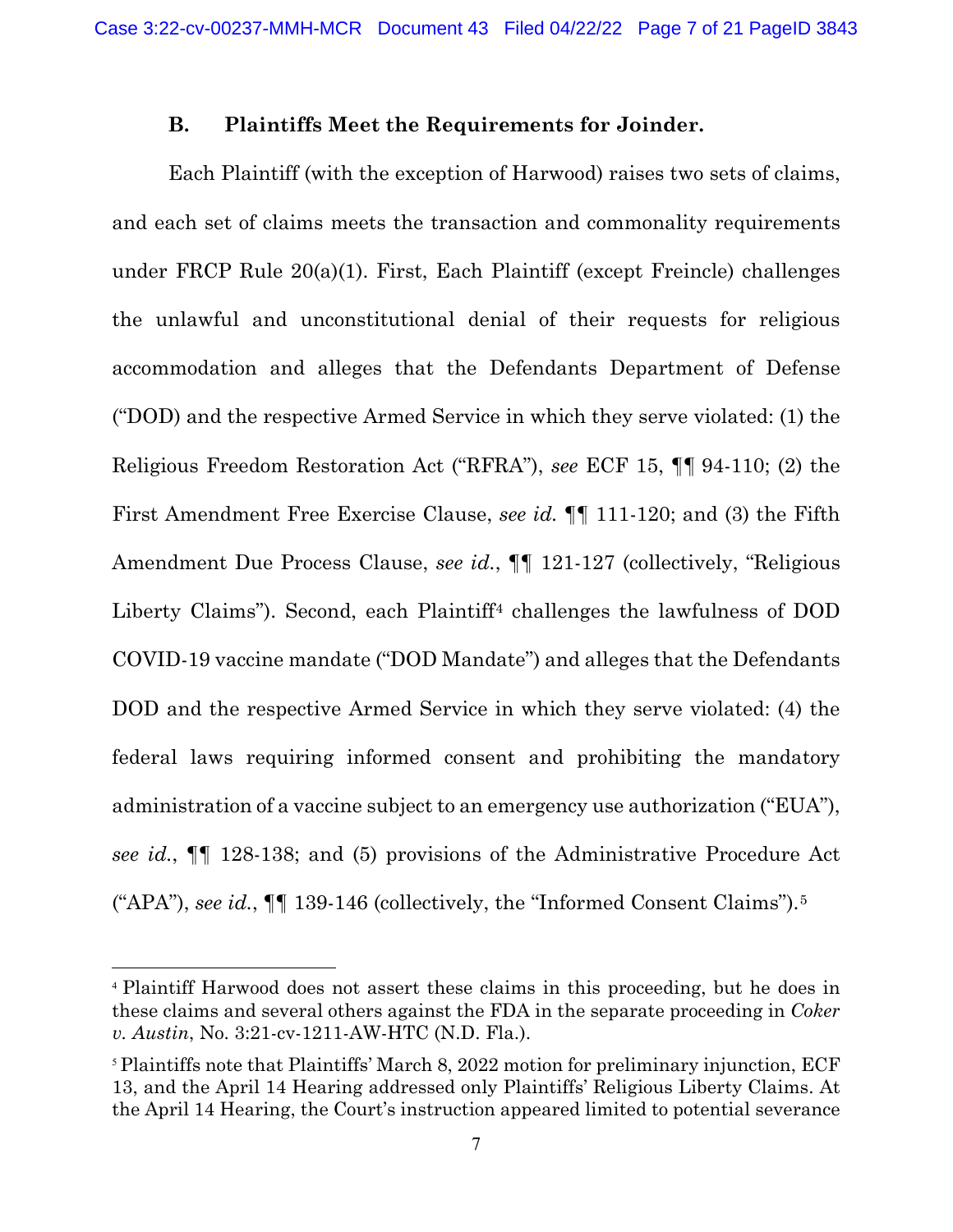Plaintiffs' Religious Liberty Claims and Informed Consent Claims each separately meet the transaction requirement. The Informed Consent Claims arise from Secretary Austin's August 24, 2021 memorandum ("August 24 Memo") promulgating the DOD Mandate, ECF 1-2, and Defendant Armed Services' unlawful implementation of the Secretary's directive by, among other things, unlawfully mandating an unapproved EUA vaccine. The Religious Liberty Claims arise from the DOD and Armed Services' policy (whether formal or informal) that has resulted in the denial of all (or nearly all)<sup>[6](#page-7-0)</sup> religious accommodation requests and appeals that have been decided to date. For these claims, the key "transactions or occurrences" include the adoption of the uniform DOD-wide policy not to grant any religious accommodations and the application of this policy to each Plaintiff who has had their initial request denied, and the nine Plaintiffs whose appeals have been denied.

Plaintiffs' Informed Consent and Religious Liberty Claims also meet the commonality requirement. With respect to the Informed Consent claims, each Plaintiff: is a military service member who is subject to the DOD Mandate; must take an unlicensed EUA vaccine in order to comply with the DOD

of Plaintiffs, rather than severance of claims. Accordingly, for purposes of severance, Plaintiffs briefing will address both sets of Plaintiffs' claims asserted in the Complaint.

<span id="page-7-0"></span><sup>6</sup> The small number of initial requests or appeals that have been granted by Defendants appear to have in fact been administrative exemptions for service members on terminal leave or eligible for retirement. *See* ECF 33 at 4-5.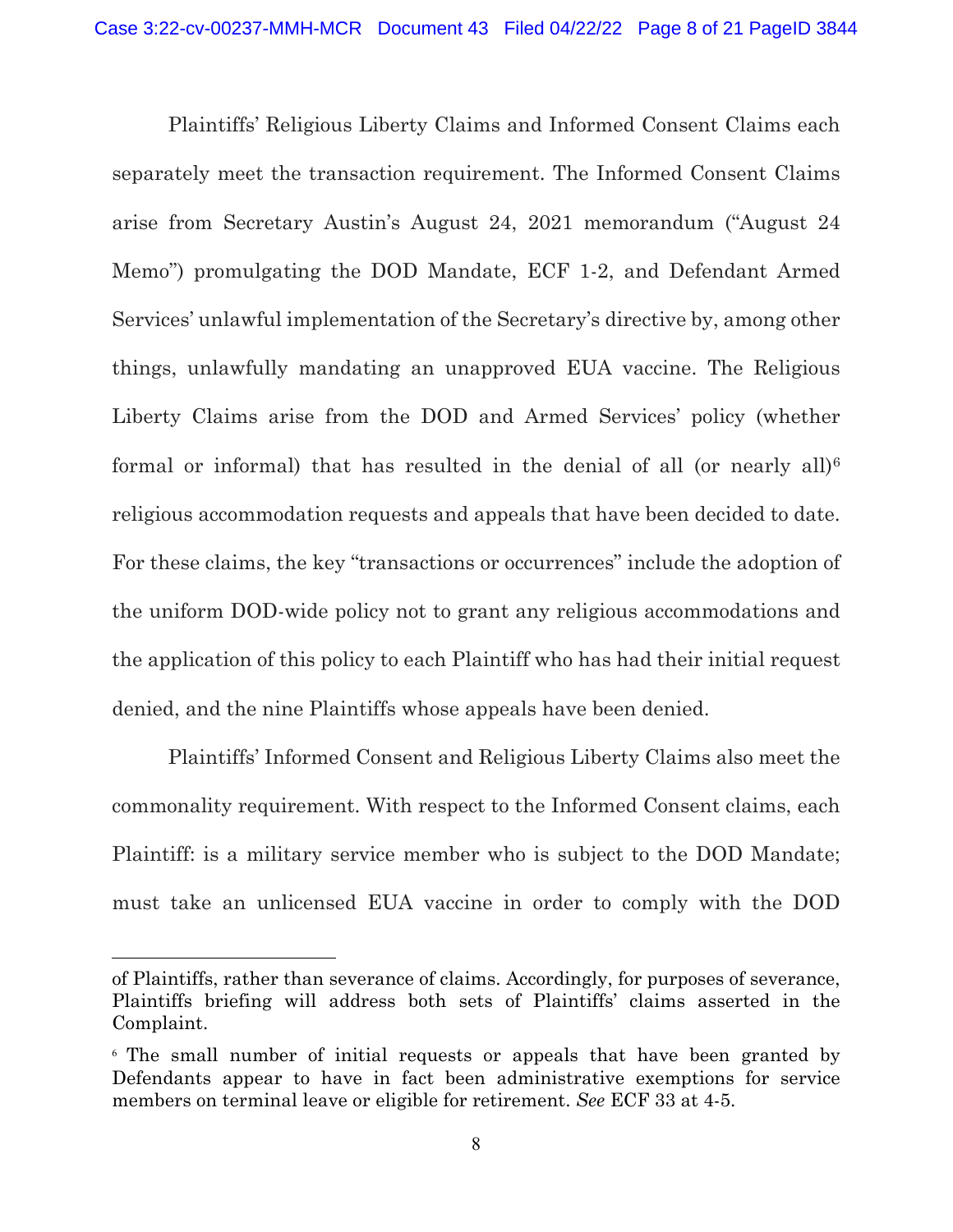Mandate (*i.e.*, because no FDA-licensed Comirnaty or Spikevax is currently available); challenges the lawfulness of the DOD Mandate; and faces discipline or discharge for failure to comply with what is a facially unlawful order to take an unlicensed EUA vaccine.

With respect to the Religious Liberty Claims, every Plaintiff (except Freincle) has had their initial religious accommodation request denied and at least half have now had their final appeal denied as well. Further, each of these denials has been made pursuant to a DOD-wide religious exemption process governed by DODI 1300.17 (with limited differences among the services), with the same pre-determined outcome, resulting in zero or near zero approvals that has been described as "theater," *Air Force Officer v. Austin*, 2022 WL 468799, at \*10 (M.D. Ga. Feb. 15, 2022) ("*Air Force Officer*"). The form and content of the denials are largely identical insofar as each denial consists of a form letter that uniformly fails to provide the individualized assessment and "to the person" analysis required by RFRA; justifies the denial based on a rote recitation of "magic words," *Navy SEAL 1 v. Austin,* --- F.Supp.3d ---, 2022 WL 534459, at \*18 (M.D. Fla. Feb. 18, 2022) ("*Navy SEAL 1*")*, stay denied pending appeal* No. 22-10645 (11th Cir. Mar. 30, 2022); and relies on impermissible broadly formulated interests, conclusory or speculative statements, and categorical bans of alternatives; and fails to mention, much less give serious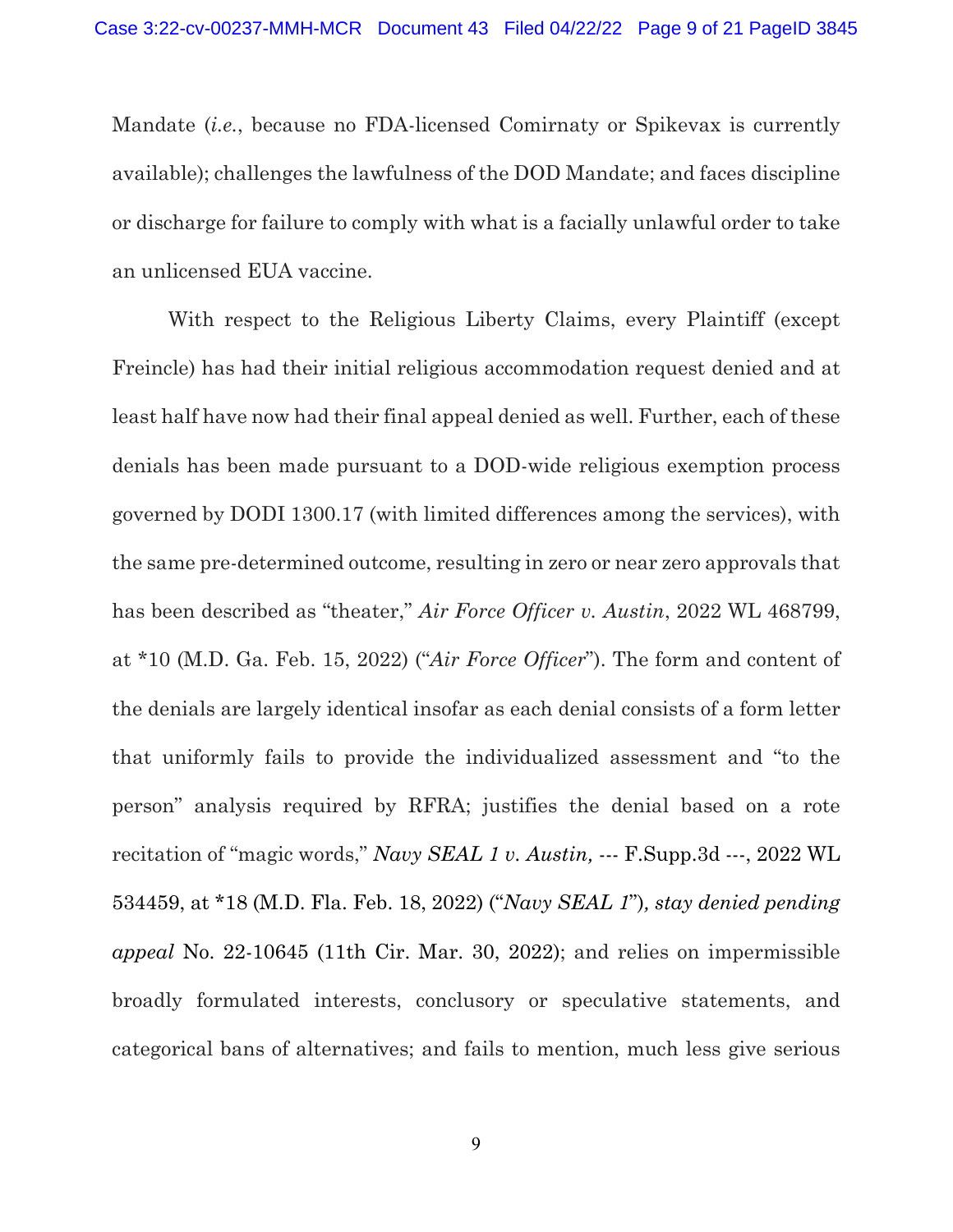consideration to, any less restrictive alternatives proposed by the Plaintiff. *See generally* ECF 13 at 14-18 & cases cited therein.

Plaintiffs thus easily satisfy the requirements of Rule 20(a)(1) for both the Religious Liberty Claims and the Informed Consent Claims, each of which is based on a "logically related" series of transactions involving an unlawful or discriminatory pattern or practice instituted by a single governmental decision-maker. *See, e.g., Gittens*, 2018 WL 839242, at \*3. The alleged violations are the result of top-down directives from Secretary Austin that have been uniformly applied by each Armed Services Defendant. Secretary Austin and the DOD set uniform immunization policies for each of the Armed Services.[7](#page-9-0) The DOD Mandate was promulgated by Secretary Austin in the August 24 Memo, and its requirements apply uniformly to all Armed Services and service members,<sup>[8](#page-9-1)</sup> including each Plaintiff. The directive that EUA

<span id="page-9-0"></span><sup>7</sup> Defendants acknowledge that the "immunization program is governed by DoD Instruction ("DoDI") 62.05.02." ECF 31 at 5. The DOD, and thus each of the Armed Services, align their "immunization requirements and eligibility determinations for service members with recommendations from the CDC and its Advisory Committee on Immunization Practices." *Id.*

<span id="page-9-1"></span><sup>8</sup> There is no dispute that the military is a unique governmental actor with a strict hierarchy—with the President and Secretary of Defense at the top—whose members are compelled by honor, duty and the Uniform Code of Military Justice to comply with the directives of their chain of command. It is no accident that military organizations are frequently and favorably compared to machines because in war they must operate like one, with each branch and component working synchronously to execute the strategy set from the top. While this ideal is not always realized in practice, it has been for the DOD Mandate. Secretary Austin issued an order: all service members will be vaccinated with no exceptions for religious belief with zero tolerance for deviations or exercise of discretion. This message has been clearly transmitted to the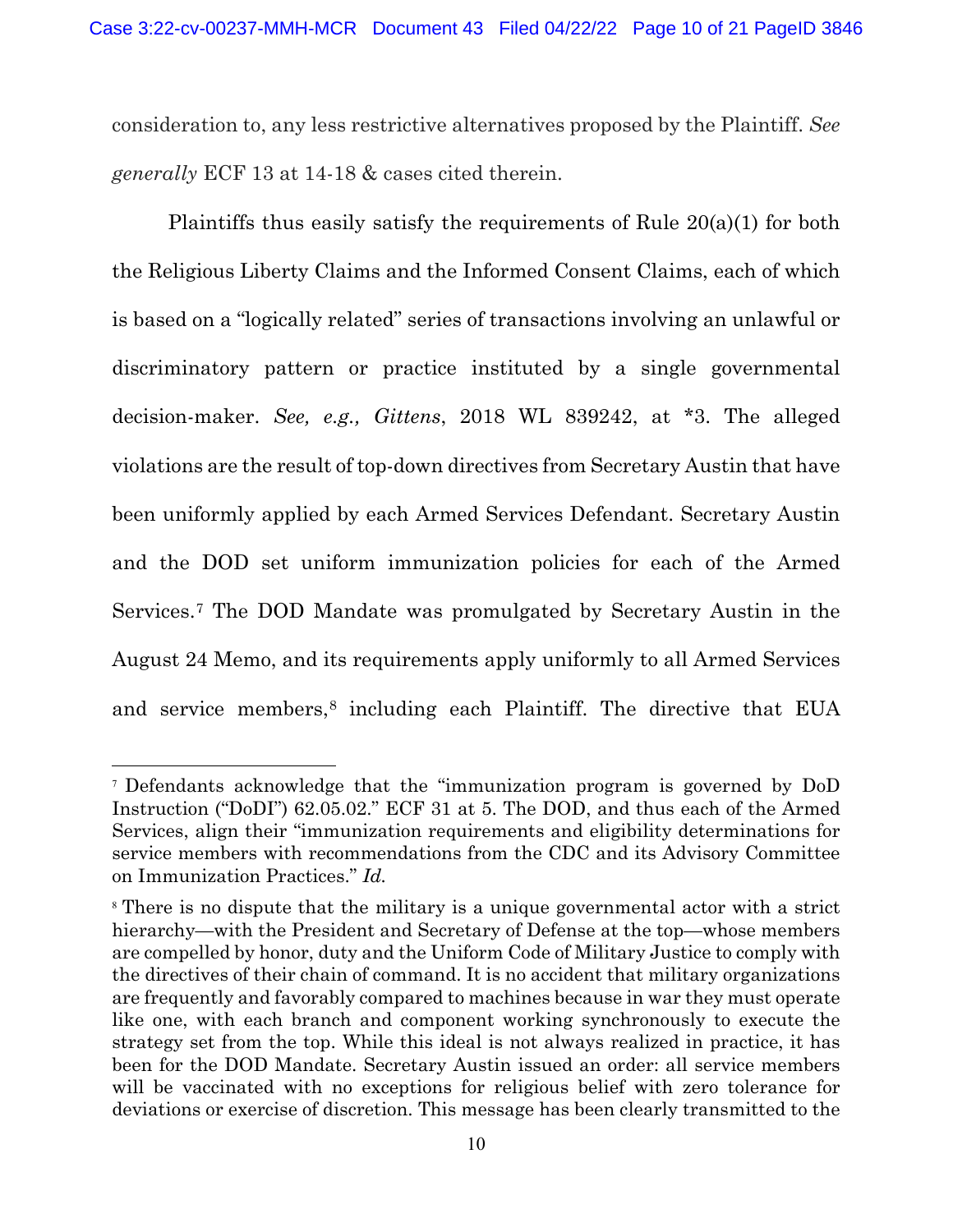vaccines and FDA-licensed vaccines "should be used interchangeably" originated in the DOD. ECF 1-11 at 1. The rules governing religious accommodation are also set by the DOD.[9](#page-10-0) While Defendants have wisely not made public the order or directives not to grant any religious accommodations,[10](#page-10-1) the "predetermined" results of the process, *U.S. Navy SEALs 1-26 v. Biden*, --- F.Supp.3d. ---, 2022 WL 34443, at \*6 (N.D. Tex. Jan. 3, 2022) ("*Navy SEALs 1-26*)*, stay denied,* --- F.4th ---, 2022 WL 594375 (5th Cir. Feb. 28, 2022), provide sufficient evidence to meet the requirements of FRCP Rule  $20(a)(1)$  and to defeat severance. This is confirmed by the publicly available statistics on grants and denials, *see, e.g.,* ECF 13 at 8-9 & Table 1, and the form denial letters.

Services, then amplified down through the chain of command with flawless execution to achieve the desired result (*i.e.*, nearly 99% vaccination rate with zero religious accommodations granted). For this reason, it is irrelevant whose name appears on the denial letters or vaccination orders, because the ultimate decision was made, and the outcome pre-determined, by Secretary Austin months ago when he issued his directives.

<span id="page-10-0"></span><sup>9</sup> *See generally* ECF 33-5, DODI DOD Instruction 1300.17, *Religious Liberty in the Military Services*, ¶ 3.2.g.1(Sept. 1, 2020).

<span id="page-10-1"></span><sup>10</sup> Plaintiffs have alleged that such a policy exists, *see, e.g.,* ECF 15, ¶¶ 3 & 125, and intend to seek documentary evidence and witness testimony regarding this policy through the discovery process. It is premature to find that resolution of Plaintiffs' Religious Liberty Claims would require different documentary evidence or witnesses. Accordingly, the Court should defer any ruling on severance until the Defendants have produced the relevant administrative records and the Plaintiffs have been allowed to conduct discovery regarding the Defendants' common policy not to grant any religious accommodations.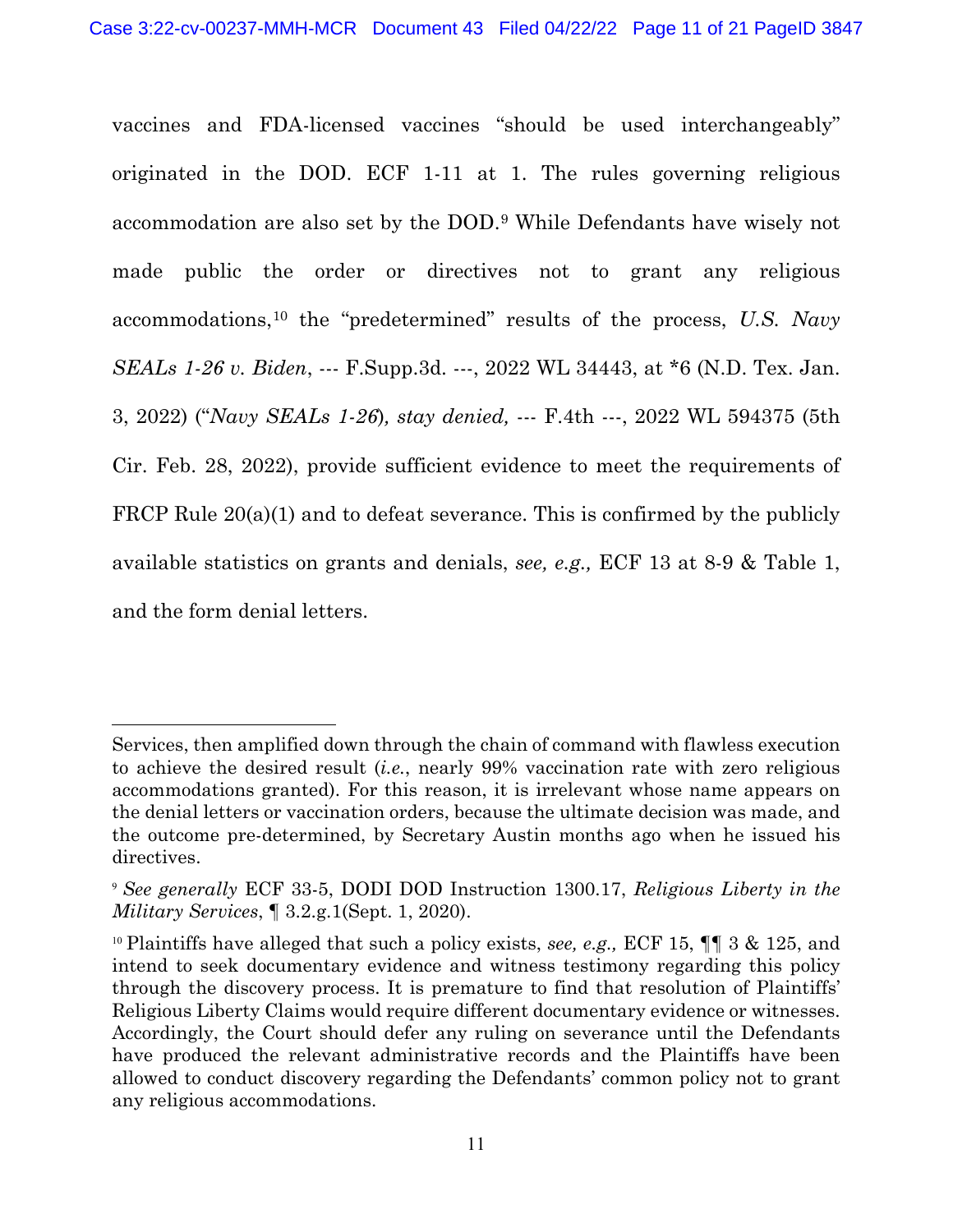Plaintiffs also satisfy the other factors discussed in *Walters* and *Malibu Media* militating against severance. Judicial economy is served by joinder of all Plaintiffs both because they meet the requirements of Rule 20(a)(1) and because proof of their claims will be based on the same documentary proof and witness testimony. The Informed Consent Claims are APA claims. Accordingly, judicial review of Defendant agencies' actions will be based largely (if not exclusively) on a single administrative record, *i.e.*, the record supporting Secretary Austin's issuance of the DOD Mandate.<sup>[11](#page-11-0)</sup> The central issues whether an unlicensed EUA vaccine may be mandated or if an EUA-labeled vaccine may be treated as interchangeable with an FDA-licensed vaccine—are arguably purely legal issues that will turn on questions of statutory interpretation that will not vary based on the Plaintiffs' individual circumstances or Defendants' implementation of the DOD Mandate. Accordingly, the Informed Consent Claims can and should be resolved in a single trial or a single summary judgment motion.

The Religious Liberty Claims will be largely (if not exclusively) based on the same documentary evidence and witness testimony because the cross-

<span id="page-11-0"></span><sup>11</sup> While each Armed Service has a separate administrative record for implementation of the DOD Mandate, there is no indication that there is any material difference between the individual services' implementation of the mandate that bears on the resolution of Plaintiffs' claims or the lawfulness of the underlying directive that originated from Secretary Austin.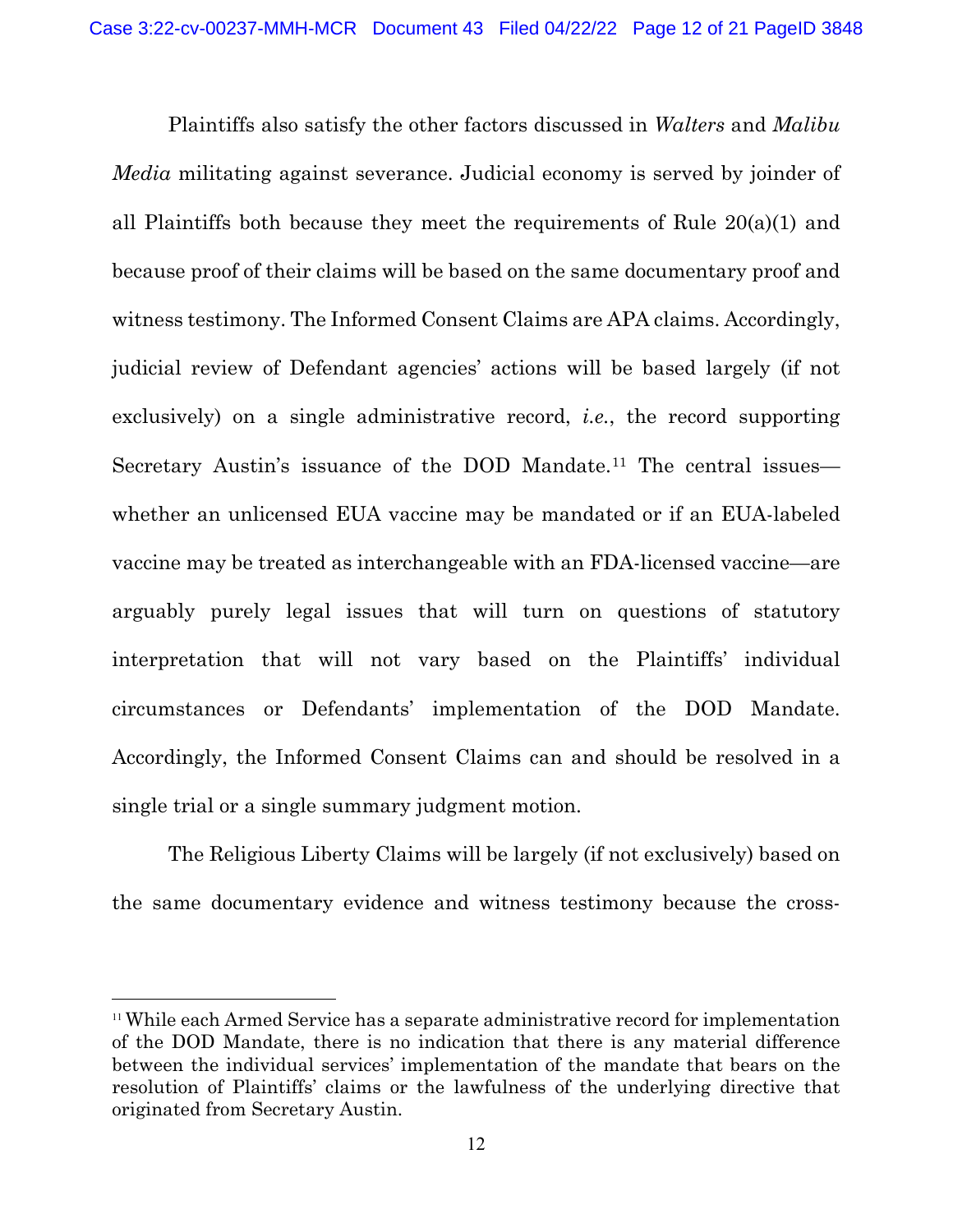service commonality of the policies and implementation of the religious exemption process outweigh the differences among the services. In any case, consideration of severance is premature until Defendants have produced all of the relevant administrative records and Plaintiffs have had the opportunity to pursue discovery of documentary evidence and witness testimony to substantiate their allegations of a common DOD-wide policy, directed by Secretary Austin, to systematically deny religious accommodations.

The other factors also weigh against severance of Plaintiffs. Apart from issues related to ripeness and standing, Defendants will assert the same defenses without regard to this Court's decision on severance. The equitable factors—avoiding prejudice and delay and fundamental fairness—also weigh against severance of Plaintiffs. These factors will be addressed in greater detail below in the discussion of service-wide vs. individual severance.

#### **C. Service-Wide Severance**

If the Court in its discretion determines that severance is appropriate, then it should do so on a service-wide basis. Plaintiffs' arguments demonstrating that their Informed Consent and Religious Liberty Claims each satisfy the transaction and commonality requirements apply *a fortiori* with respect to the individual services. Defendants' admission that the religious accommodation written procedures have slight difference "across the Services," ECF 31 at 6, support this approach. Further, four of the five district court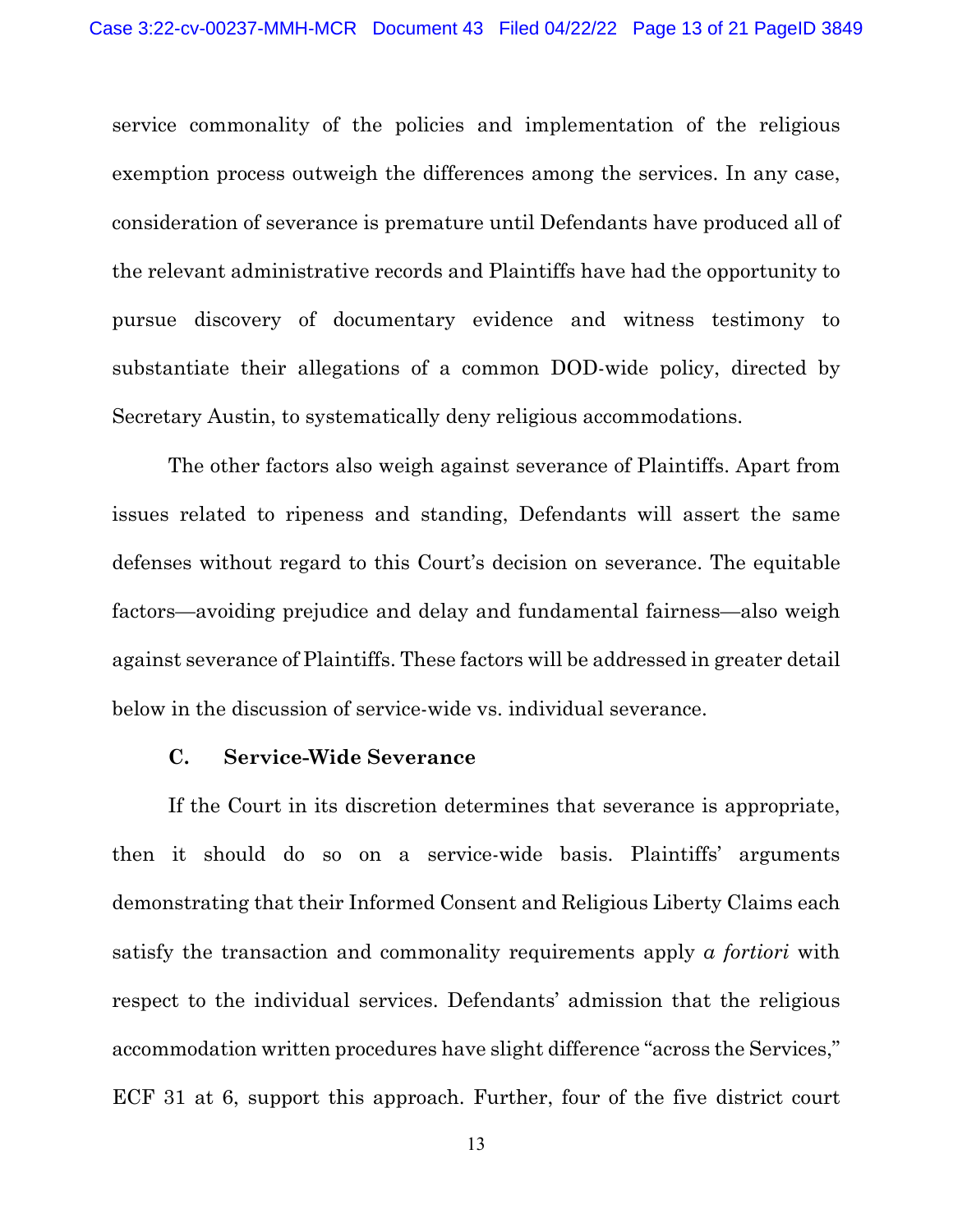decisions granting injunctive relief for RFRA claims have done so, at least in part, based on the specific policies adopted by the Navy in *Navy SEALs 1-26*, and the Air Force in multiple cases.[12](#page-13-0) Plaintiffs would note that each of these cases addressed Plaintiff(s) from a single service, and that the fifth case and only one from this District, *Navy SEAL 1*, did not sever Plaintiffs by their branch of service. *See generally Navy SEAL 1*, 2022 WL 534459.

Judicial economy and the public interest more generally would also be better served with severance based on the branch of the Armed Services, rather than individual severance. Individual severance risks, if not guarantees, many different conclusions on the issues of law presented in this matter. Such a result would be a disservice to the public. *See Def. Distributed v. Bruck*, 30 F.4th 414, 2022 WL 984870 \*9 (5th Cir. 2022) ("the public interest in achieving a single court's ruling on Plaintiffs' First Amendment claims cannot be overstated").

### **D. The Court Should Not Sever All Parties.**

 $\overline{a}$ 

The severance of all Plaintiffs, each to have their own respective case, is not appropriate because it would violate the "policy underlying Rule 20, which is to promote trial convenience, expedite the final determination of disputes,

<span id="page-13-0"></span><sup>12</sup> *See generally Air Force Officer*, 2022 WL 468799; *Poffenbarger v. Kendall*, No. 3:22 cv-1, 2022 WL 594810 (S.D. Oh. Feb. 28, 2022) ("*Poffenbarger*"); *Doster v. Kendall*, -- - F.Supp.3d ---, 2022 WL 982299 (S.D. Ohio Mar. 31, 2022) (*"Doster*")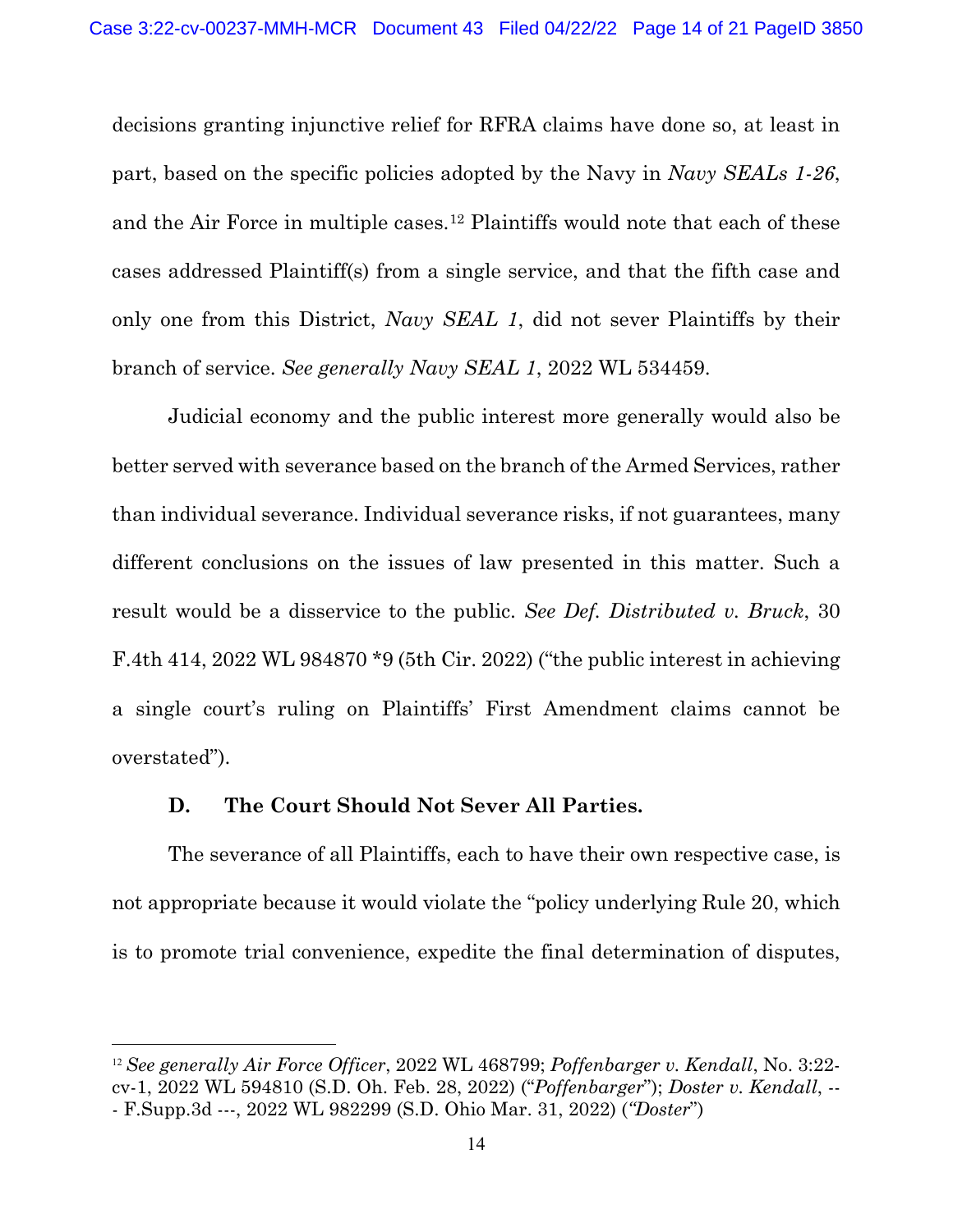and prevent multiple lawsuits." *Tenet*, 216 F.R.D. at 143. Moreover, if this Court were to require individual severance it would contravene the cardinal rule of the Federal Rules of Civil Procedure, which requires these rules to be construed, administered and employed by the Court and the Parties "to secure the just, speedy, and inexpensive determination of every action and proceeding." FRCP 1. They would increase expense such that Plaintiffs and thousands of others could be deprived of access to federal courts, or delay access such that justice would be denied. Further, each of the factors identified in *Walters* and *Malibu Media* weigh against individual severance, in particular the equitable factors of avoiding prejudice and delay and fundamental fairness.

Perhaps the strongest factor weighing against individual severance is fundamental fairness to the Plaintiffs followed closely by the risk of prejudice and delay to Plaintiffs. Plaintiffs' Religious Liberty Claims are meritorious and they are likely to succeed on the merits, as evidenced by the decisions of five separate district courts granting preliminary injunctions for essentially identical claims (including a class-wide injunction for Navy personnel), based on identical conduct by Defendants DOD, Air Force, Marine Corps and Navy as alleged by Plaintiffs.

To put it simply, Defendants know that their policies cannot withstand judicial review on the merits. But Defendants also know that service members like Plaintiffs facing expulsion from the military do not have the resources to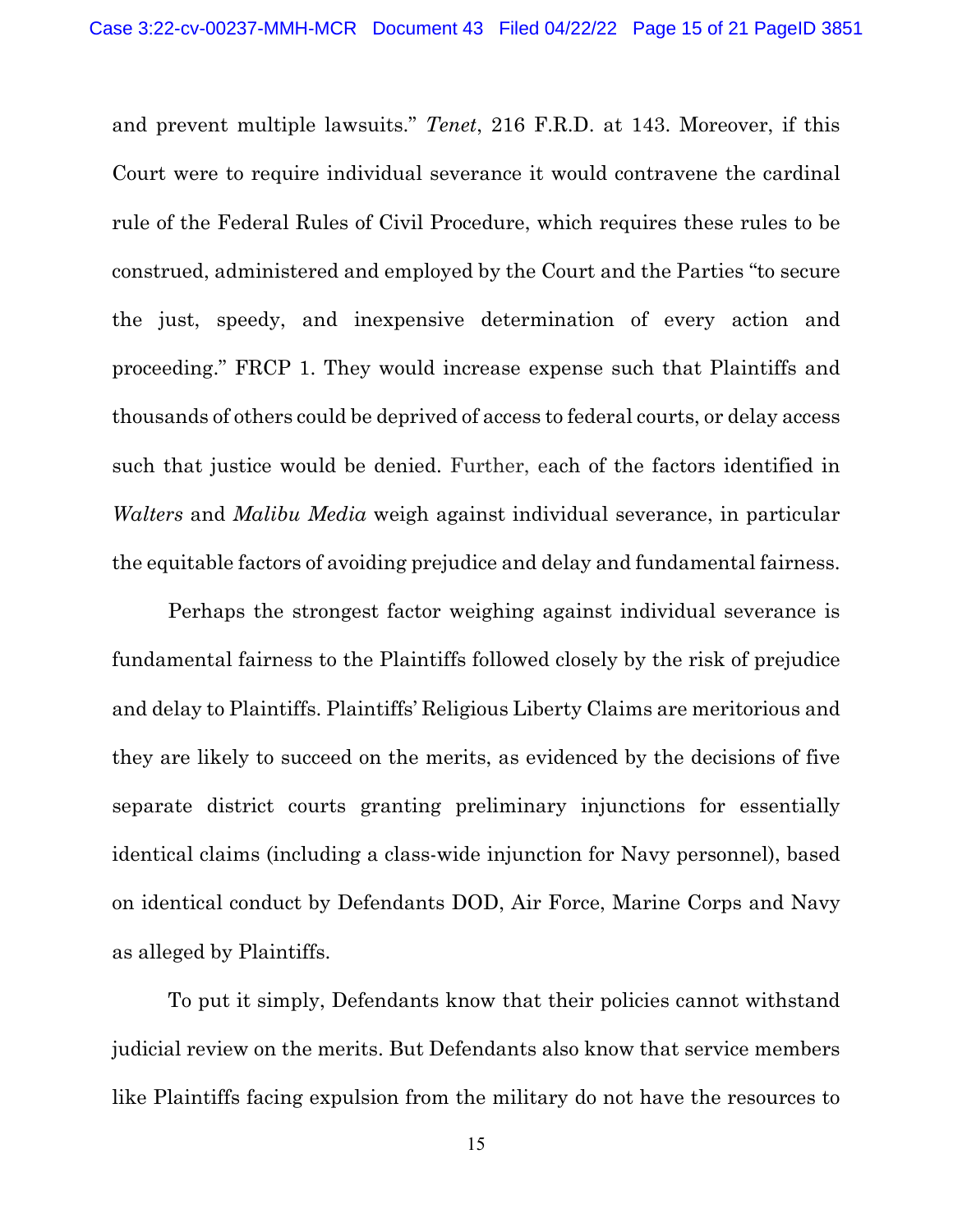challenge these actions in courts, and instead must rely on the limited number of attorneys with public interest organizations providing representation on a *pro bono* basis like Defending the Republic, Liberty Counsel (*Navy SEAL 1*), or First Liberty (*Navy SEALs 1-26*), who cannot pursue more than a handful of cases.[13](#page-15-0) Defendants, rather than addressing the merits, would rather pursue a battle of attrition by splitting each Plaintiff into a separate case, because that is a battle that they can win with their effectively unlimited resources and manpower. If individual severance is granted here, and used as a precedent to sever other challenges around the country, it will likely deny Plaintiffs and thousands of others access to the courts.

<span id="page-15-0"></span> $\overline{a}$ <sup>13</sup> Defending the Republic and similar organizations are inundated with requests for assistance from thousands of service members seeking representation for clearly meritorious claims, most of which they must turn away. By contrast, the other organizations that traditional seek to defend constitutional rights and have the expertise and resources to assist such constitutional challenges in a meaningful way, in particular, national law firms and national civil liberties organizations, appear to have chosen not to. These same organizations have been more than willing to represent and protect the constitutional rights of terrorists and Guantanamo Bay detainees who seek to—and frequently succeeded in—killing U.S. soldiers and citizens, and they received accolades for doing so and at least one of those lawyers doing so was recently confirmed to the Supreme Court. Yet when it comes to defending the constitutional rights of our military service members who make our freedoms possible, these attorneys and organizations are nowhere to be found. U.S. service members do not have a union to defend their rights, the private bar and nongovernment organizations are indifferent at best, and the U.S. government that they have loyally served wants to expel and punish them using a facially unconstitutional process, while trying to bar their access to the only remaining avenue of relief available. Fundamental fairness demands that this Court reject Defendants' request for individual severance.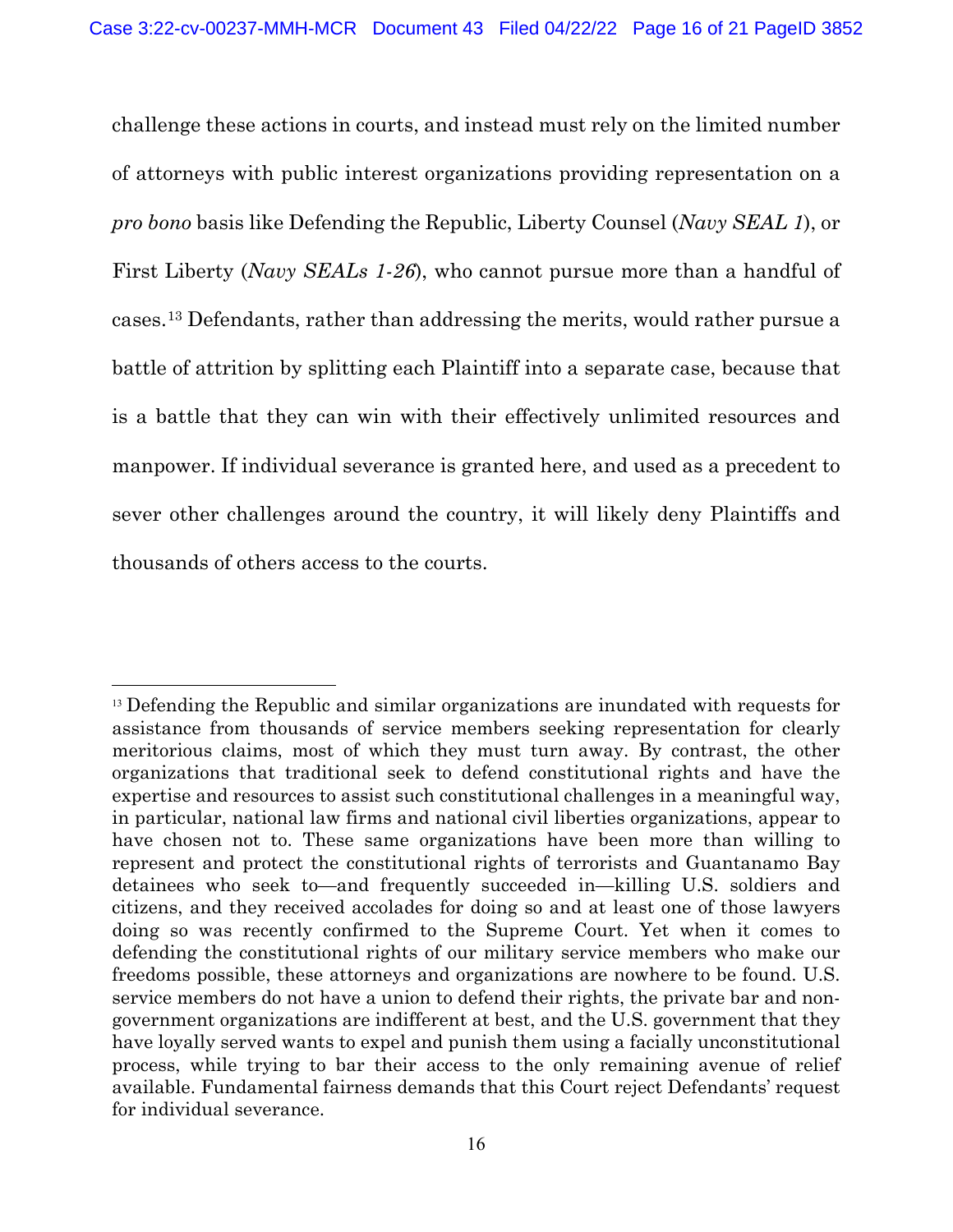Individual severance will deny Plaintiffs of their day in court both as a practical matter, and potentially as a matter of law. In the Eleventh Circuit, challenges to generally applicable military regulations or policies are justiciable, while challenges to individual personnel actions are not. *See Speigner v. Alexander*, 248 F.3d 1292, 1296-1298 (11th Cir. 2001). Plaintiffs challenge a generally applicable military regulation, *see* ECF 13 at 6, but individual severance plays into Defendants' strategy to mischaracterize their claims as individual grievances or personnel actions, which would deprive the federal courts of jurisdiction to hear Plaintiffs' claims.

This is a case where justice delayed will likely result in justice denied. Plaintiffs are in various stages of the discharge and disciplinary process and face imminent and irreparable harm. Individual severance will necessarily result in additional delay that will effectively deny them any chance of injunctive relief, and likely any ability to challenge the Defendants' unlawful orders and unconstitutional policies on the merits. Plaintiffs also remind the Court that the harm they face for living in accordance with their religious beliefs is ongoing: "the loss of First Amendment freedoms, for even minimal periods of time, unquestionably constitutes irreparable injury." *Elrod v. Burns*, 427 U.S. 347, 373, 96 S.Ct. 2673 (1976) (plurality opinion). Severance of each Plaintiff would only cause the final determination of these disputes to be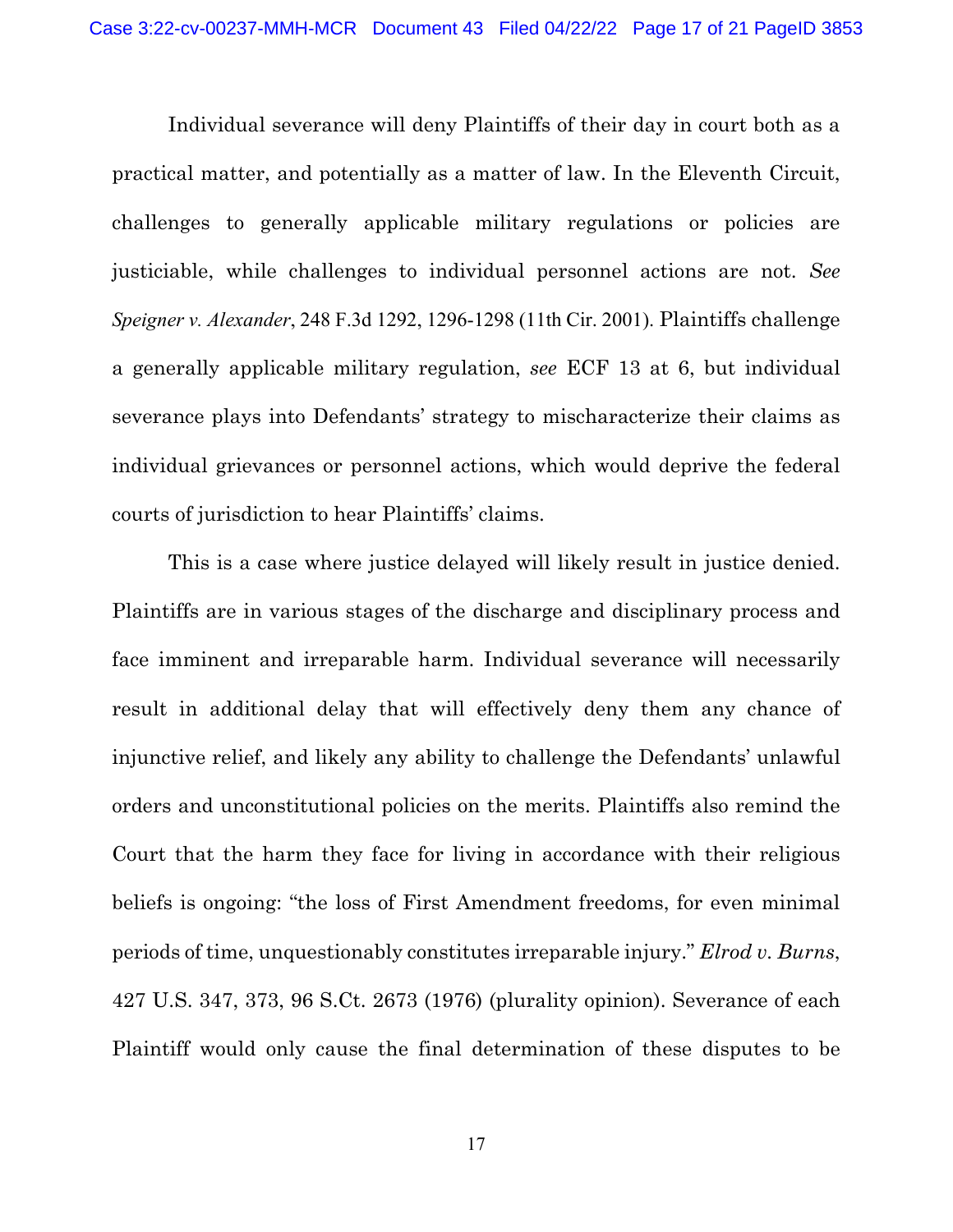delayed, thus burdening Plaintiffs' interest in pursuing their time-sensitive claims and prolonging the injuries Plaintiffs currently experience.

In addition, individual severance would not serve judicial economy. Not only would it risk contrary rulings by different courts on the same policy, but it would require a number of separate trials on the same claims and facts and law, relying on the same evidence and many of the same witnesses. "Judicial economy would not be facilitated by holding separate trials on Plaintiffs' related claims that they will attempt to prove using overlapping witnesses and documentary evidence." *Brown* 2020 WL 2309869, at \*2; *see also Sparks Construction, Inc. v Hartzell Hardwoods, Inc.*, 2015 WL 7075964, at \*5 (E.D. Mo. Nov. 13, 2015) (judicial economy would not be served where "separate trials would be duplicative of time and costs, not to mention duplicative of the evidence presented"). For these same reasons, Defendants would not be burdened by service-wide severance, nor would they assert any different defenses. Individual severance would, however, impose a crushing burden on each Plaintiff that might foreclose their access to court.

#### **II. VENUE IS PROPER FOR ALL PLAINTIFFS.**

Defendants allege Plaintiffs "have improperly joined their claims collectively in this proceeding when they cannot demonstrate that their individual claims belong before this Court." ECF 31 at 18. For the most part, they make this argument by citing to those Plaintiffs who reside in this district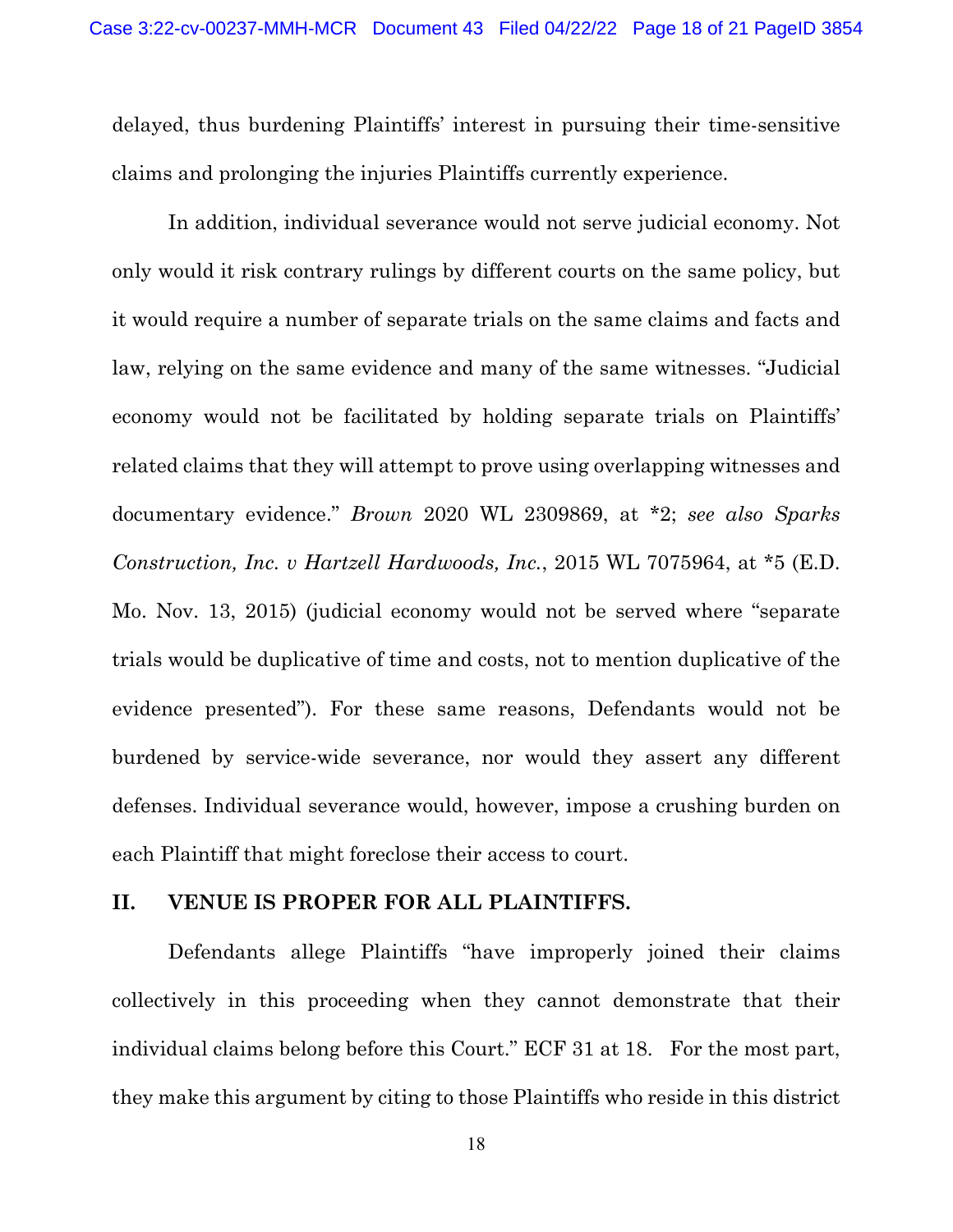but not in this division, such as Freincle and Nykun (Hillsborough County) and Harwood (Volusia County). *Id*. To the extent that Defendants assert that Plaintiffs do not satisfy the requirement for "divisional venue," Plaintiffs would remind Defendants that Congress repealed divisional venue as a statutory requirement in 1988. *See, e.g.,* 14D Charles A. Wright, *et al.*, *Federal Practice and Procedure* § 3809 (4th ed. 2019) (discussing repeal of divisional venue requirement in 28 U.S.C. § 1393).

"A civil action may be brought in . . . a judicial district in which a substantial part of the events or omissions giving rise to the claim occurred." 28 U.S.C.A. § 1391(b)(2). As to which division a case must be filed, and where a court is to transfer a case, Local Rule 1.04(b) provides the answer:

A party must begin an action in the division to which the action is most directly connected or in which the action is most conveniently advanced. The judge must transfer the action to the division most consistent with the purpose of this rule.

Similar guidance is provided by 28 U.S.C. § 1404(a), which states "a district court may transfer any civil action to any other district or division where it might have been brought."

Many of the same factors Plaintiffs present in their severance argument are applicable to their venue analysis, including judicial economy, commonality of facts, the burden of separate trials, and the need for consistent rulings. These factors would be relevant to a court considering where "the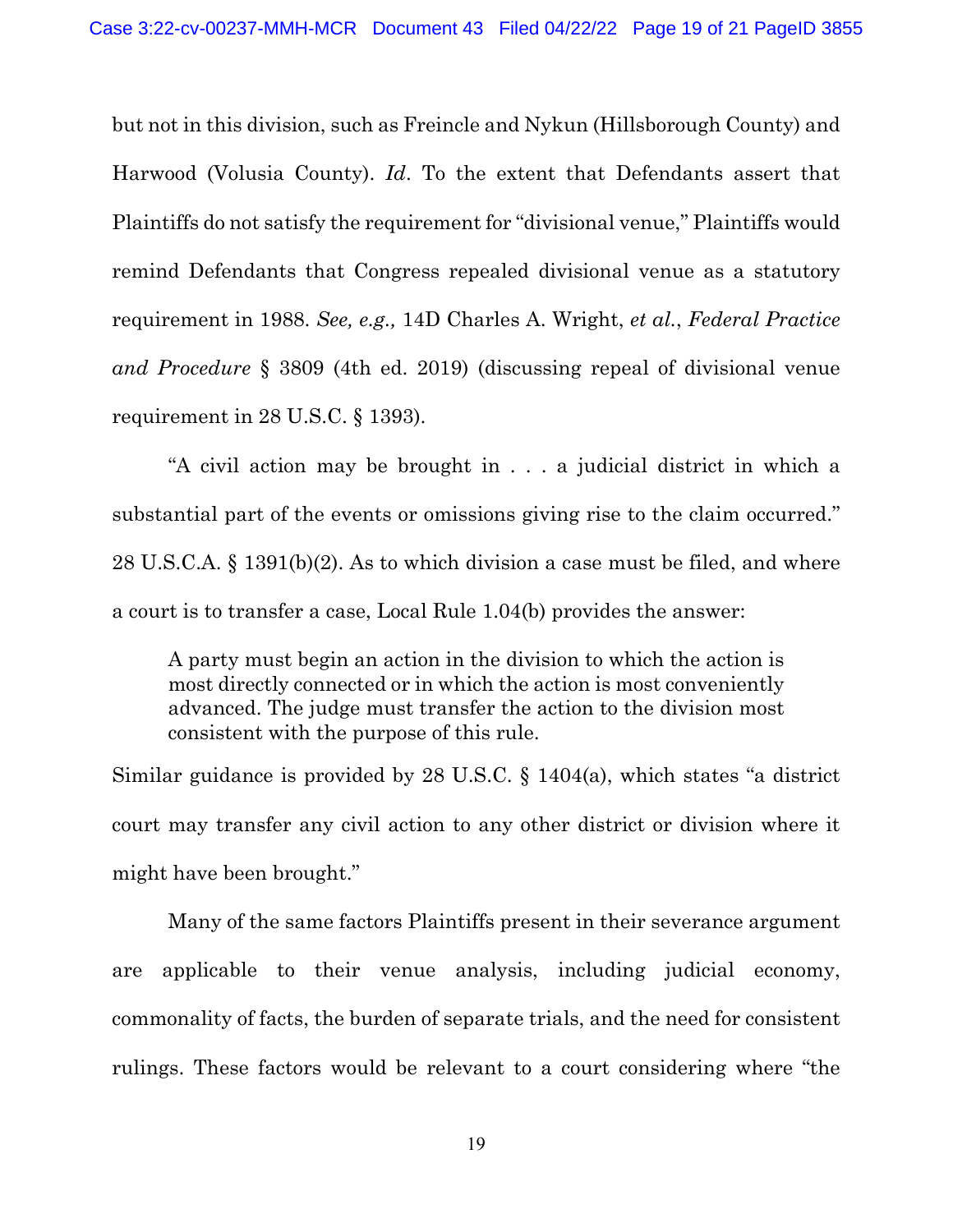action is most conveniently advanced" under Local Rule 1.04(b), and they support the conclusion that this case should remain in this Division. *See Hirshberg v. Lyman Products Corp*., No. 2:20-CV-593-JLB-MRM (M.D. Fla. Sept. 8, 2020) (transferring venue pursuant to Local Rule 1.04(b) where transfer "will avoid duplication in the prosecution and resolution of this case"); *see also ON Semiconductor Corporation v. Micro Processing Technology, Inc.*, No. 8-17-CV-322-T-33JSS (M.D. Fla. Feb. 9, 2017) (explaining that case was transferred so that the litigation "may be resolved together in a logical order and efficient manner") (citation omitted).

In the event that this Court orders severance on a service-wide basis, Plaintiffs note that filing in this district is appropriate for Air Force, Coast Guard, and Navy Plaintiffs because at least one Plaintiff from each service resides or is domiciled in this District. For the Air Force, Plaintiff Singletary is domiciled in Nassau County. For the Coast Guard, Plaintiffs Mathis and Poehler are stationed or domiciled in Duval County. For the Navy, Plaintiffs Bongiovanni, Kins, and Macie are stationed and/or domiciled in Duval County, while Plaintiff Montoya is domiciled in Nassau County.

### **III. CONCLUSION**

For the reasons discussed above, this Court should find that all Plaintiffs and claims are properly joined, that no Plaintiff should be severed (or in the